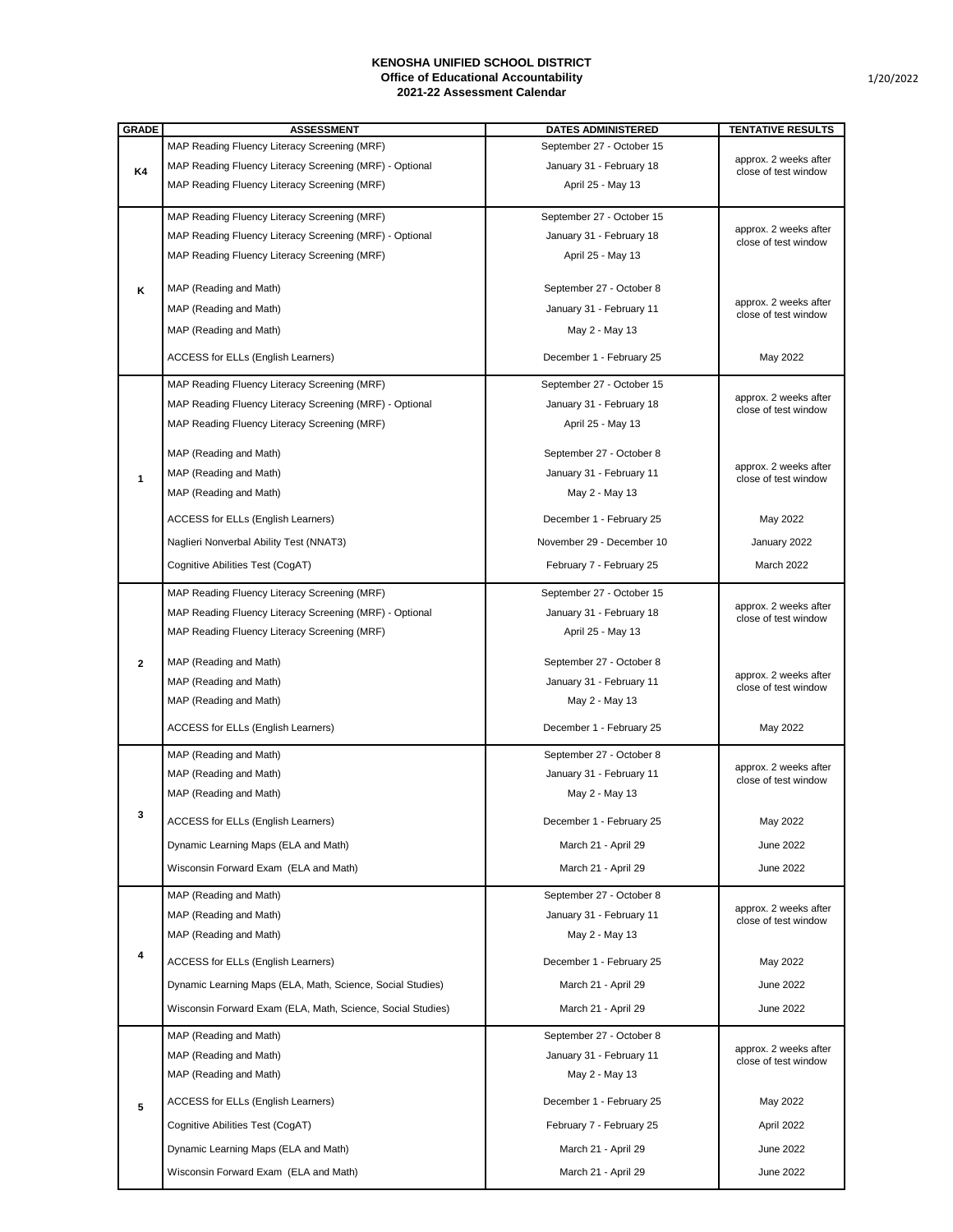| <b>GRADE</b>    | <b>ASSESSMENT</b>                                           | <b>DATES ADMINISTERED</b> | <b>TENTATIVE RESULTS</b>                      |
|-----------------|-------------------------------------------------------------|---------------------------|-----------------------------------------------|
|                 | MAP (Reading and Math)                                      | September 27 - October 15 |                                               |
|                 | MAP (Reading and Math)                                      | January 31 - February 18  | approx. 2 weeks after<br>close of test window |
|                 | MAP (Reading and Math)                                      | April 25 - May 13         |                                               |
| $6\phantom{1}6$ | <b>ACCESS for ELLs (English Learners)</b>                   | December 1 - February 25  | May 2022                                      |
|                 | Dynamic Learning Maps (ELA and Math)                        | March 21 - April 29       | <b>June 2022</b>                              |
|                 | Wisconsin Forward Exam (ELA and Math)                       | March 21 - April 29       | <b>June 2022</b>                              |
| $\overline{7}$  | MAP (Reading and Math)                                      | September 27 - October 15 | approx. 2 weeks after<br>close of test window |
|                 | MAP (Reading and Math)                                      | January 31 - February 18  |                                               |
|                 | MAP (Reading and Math)                                      | April 25 - May 13         |                                               |
|                 | <b>ACCESS for ELLs (English Learners)</b>                   | December 1 - February 25  | May 2022                                      |
|                 | Dynamic Learning Maps (ELA and Math)                        | March 21 - April 29       | <b>June 2022</b>                              |
|                 | Wisconsin Forward Exam (ELA and Math)                       | March 21 - April 29       | <b>June 2022</b>                              |
| 8               | MAP (Reading and Math)                                      | September 27 - October 15 | approx. 2 weeks after<br>close of test window |
|                 | MAP (Reading and Math)                                      | January 31 - February 18  |                                               |
|                 | MAP (Reading and Math)                                      | April 25 - May 13         |                                               |
|                 | <b>ACCESS for ELLs (English Learners)</b>                   | December 1 - February 25  | May 2022                                      |
|                 | Dynamic Learning Maps (ELA, Math, Science, Social Studies)  | March 21 - April 29       | <b>June 2022</b>                              |
|                 | Wisconsin Forward Exam (ELA, Math, Science, Social Studies) | March 21 - April 29       | <b>June 2022</b>                              |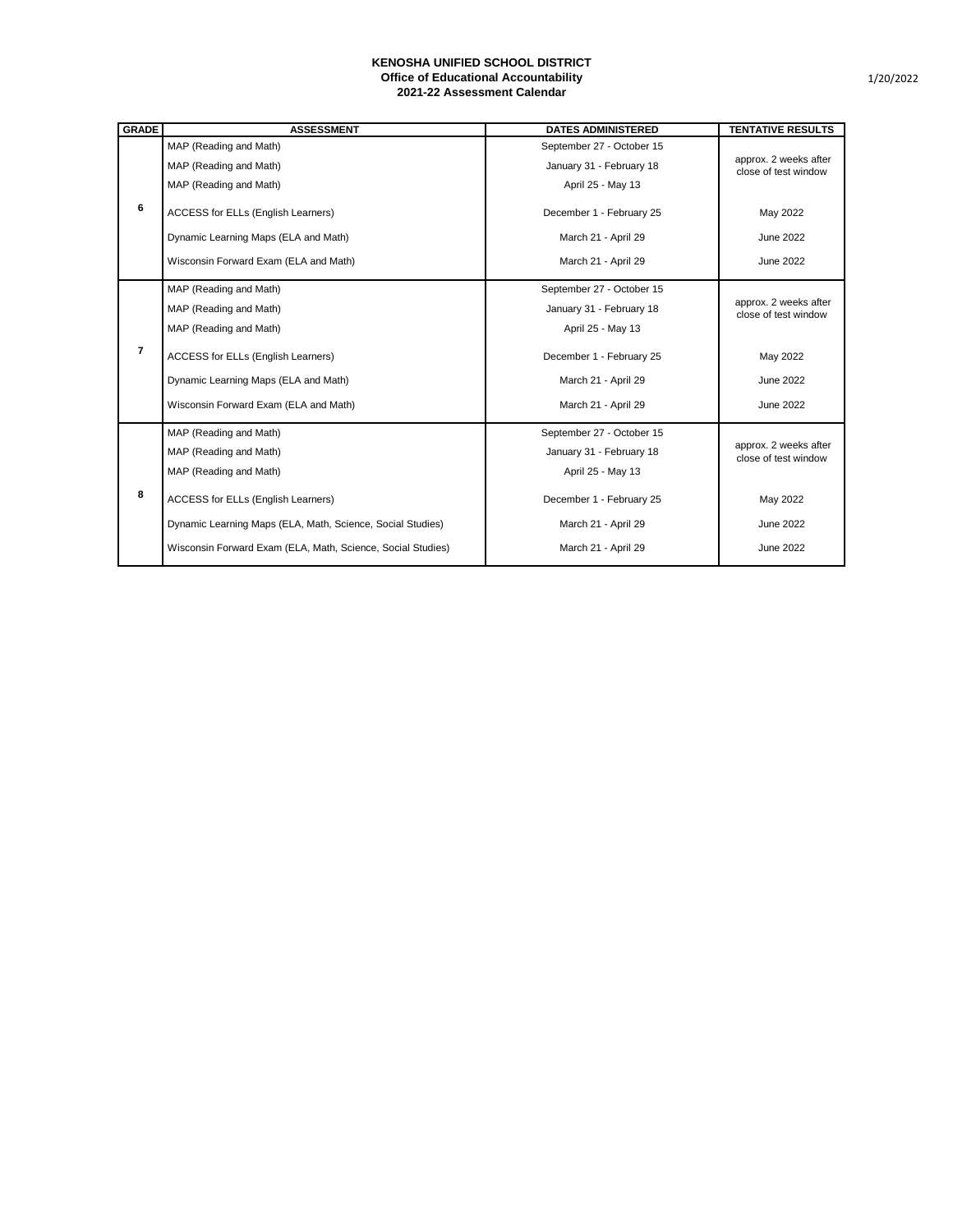| <b>GRADE</b> | <b>ASSESSMENT</b>                                                                                                                                                                                                | <b>DATES ADMINISTERED</b>                                                                                   | <b>TENTATIVE RESULTS</b>                      |
|--------------|------------------------------------------------------------------------------------------------------------------------------------------------------------------------------------------------------------------|-------------------------------------------------------------------------------------------------------------|-----------------------------------------------|
|              | <b>ACCESS for ELLs (English Learners)</b>                                                                                                                                                                        | December 1 - February 25                                                                                    | April 2022                                    |
| 9            | Dynamic Learning Maps (ELA, Math, Science)                                                                                                                                                                       | March 21 - April 29                                                                                         | <b>June 2022</b>                              |
|              | ACT Aspire Summative (Reading, Math, English, Writing, Science)                                                                                                                                                  | April 4 - May 4                                                                                             | <b>July 2022</b>                              |
| 10           | <b>ACCESS for ELLs (English Learners)</b>                                                                                                                                                                        | December 1 - February 25                                                                                    | May 2022                                      |
|              | Dynamic Learning Maps (ELA, Math, Science, Social Studies)                                                                                                                                                       | March 21 - April 29                                                                                         | <b>June 2022</b>                              |
|              | Wisconsin Forward Exam (Social Studies)                                                                                                                                                                          | March 21 - April 29                                                                                         | <b>June 2022</b>                              |
|              | ACT Aspire Summative (Reading, Math, English, Writing, Science)                                                                                                                                                  | April 4 - May 4                                                                                             | <b>July 2022</b>                              |
| 11           | <b>ACCESS for ELLs (English Learners)</b>                                                                                                                                                                        | December 1 - February 25                                                                                    | May 2022                                      |
|              | ACT with Writing (Reading, Math, English, Writing, Science) - PAPER<br>ACT with Writing for Students Testing with Accommodations - PAPER<br>ACT with Writing (Reading, Math, English, Writing, Science) - ONLINE | March 8 (window 1)<br>March 8-11 & March 14-18 (window 1)<br>March 8-10 & March 15-17 (window 1)            |                                               |
|              | ACT with Writing (Reading, Math, English, Writing, Science) - PAPER<br>ACT with Writing for Students Testing with Accommodations - PAPER<br>ACT with Writing (Reading, Math, English, Writing, Science) - ONLINE | March 22 (window 2)<br>March 22-25, 28-31 & April 1 (window 2)<br>March 22-24, 29-31 (window 2)             | <b>July 2022</b>                              |
|              | ACT with Writing (Reading, Math, English, Writing, Science) - PAPER<br>ACT with Writing for Students Testing with Accommodations - PAPER<br>ACT with Writing (Reading, Math, English, Writing, Science) - ONLINE | April 12 (window 3)<br>April 12-14 & April 18-22 (window 3)<br>April 12-14 & April 19-21 (window 3)         |                                               |
|              | Dynamic Learning Maps (ELA, Math, Science)                                                                                                                                                                       | March 21 - April 29                                                                                         | <b>June 2022</b>                              |
| 12           | Iowa Assessment Level 17/18<br>For High School Competency Diploma Option Only                                                                                                                                    | September 13 - September 24<br>January 3 - January 21<br>April 25 - May 6<br>June 20 - July 2               | approx. 2 weeks after<br>close of test window |
|              | <b>ACCESS for ELLs (English Learners)</b>                                                                                                                                                                        | December 1 - February 25                                                                                    | May 2022                                      |
|              | <b>ACT WorkKeys Business Writing</b><br>For High School Competency Diploma Option Only                                                                                                                           | July 5, 6, 7 and July 11, 12<br>November 8 - November 12<br>February 7 - February 11<br>April 11 - April 14 | approx. 2 weeks after<br>close of test window |
| <b>GRADE</b> | <b>ASSESSMENT</b>                                                                                                                                                                                                | <b>DATES ADMINISTERED</b>                                                                                   |                                               |
| 4            | National Assessment of Educational Progress (NAEP)<br>(Reading and Math)                                                                                                                                         | Districts and Schools received notification of<br>participation in NAEP 2022 late summer/early fall         | <b>NA</b>                                     |
| 8            | National Assessment of Educational Progress (NAEP)<br>(Reading and Math, Civics and US History)                                                                                                                  | Districts and Schools received notification of<br>participation in NAEP 2022 late summer/early fall         | <b>NA</b>                                     |
| <b>GRADE</b> | <b>ASSESSMENT</b>                                                                                                                                                                                                | <b>DATES ADMINISTERED</b>                                                                                   |                                               |
| 5            | Progress Toward International Reading Literacy Study (PIRLS)<br>(Reading)                                                                                                                                        | October 4 - October 29                                                                                      | <b>NA</b>                                     |